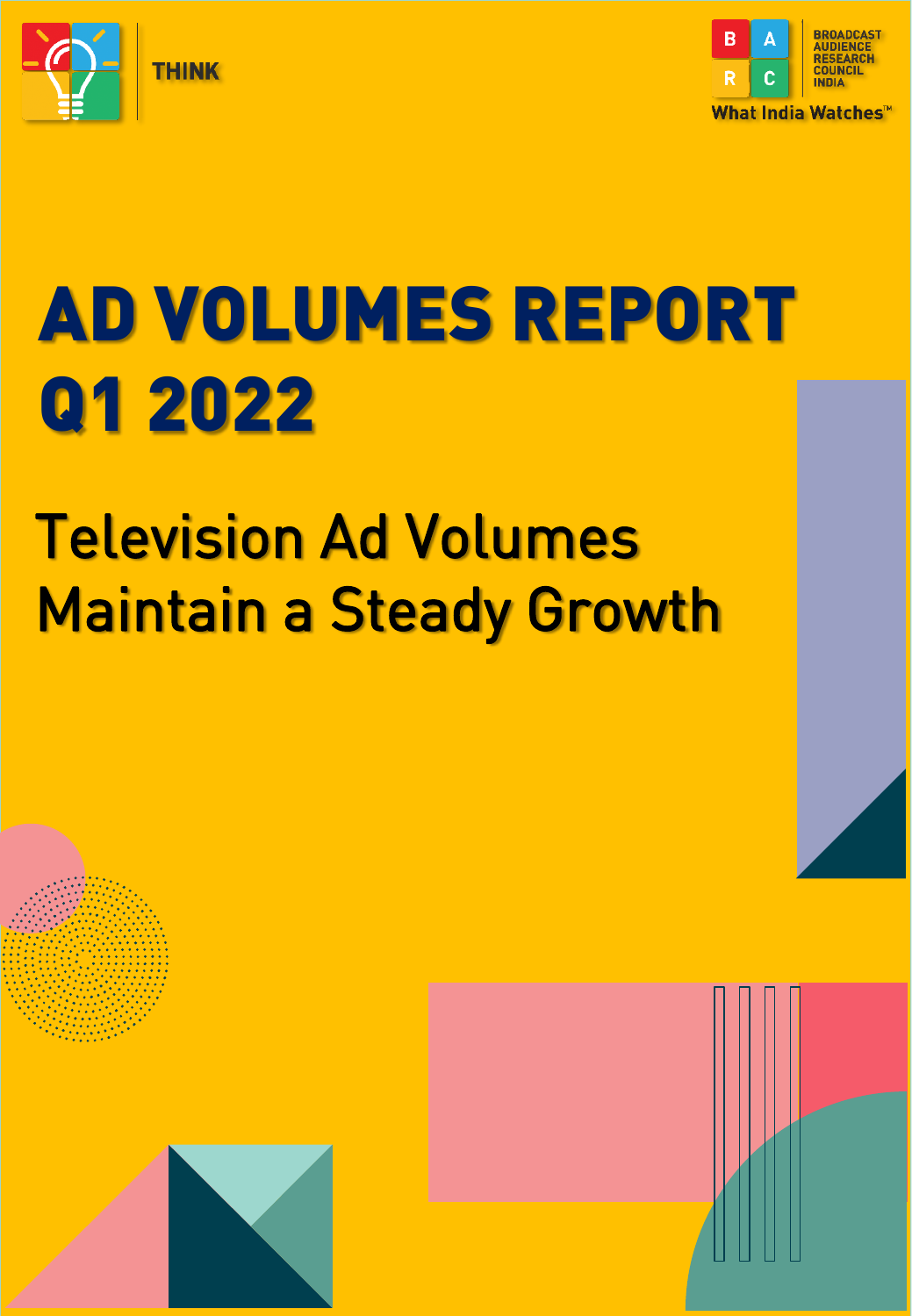### Q1 2022 Ad Volumes 20% Higher Than Q1 2020





March'22 has highest monthly Ad Volumes in Q1 2022.

January'22 witnesses highest growth over previous years - 26% higher than Jan'20

Excludes: ASSOCIATIONS/SOCIAL/CULTURAL ORG; SOCIAL ADVERTISEMENTS - NGOS & FILLERS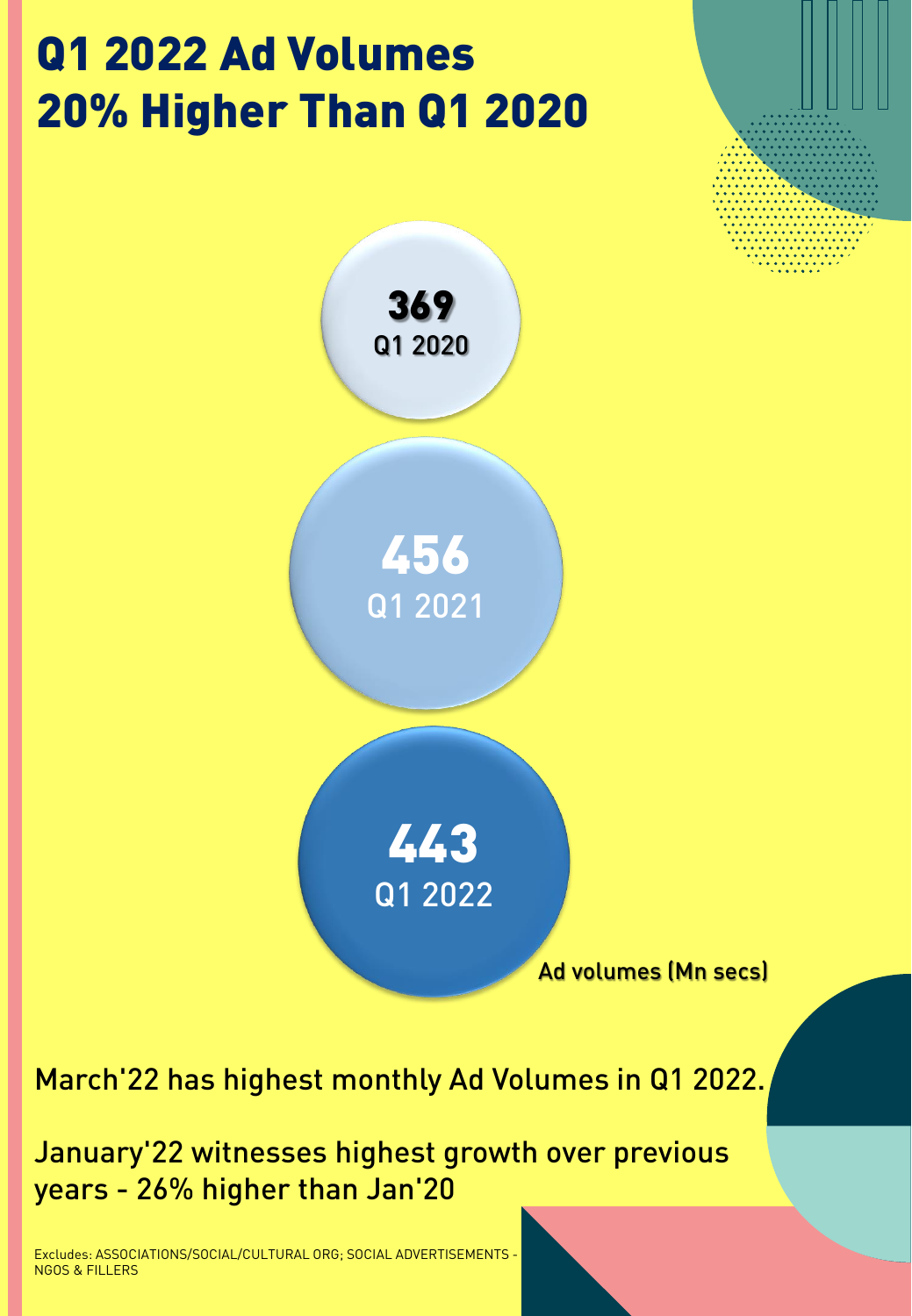#### Number Of Advertisers On TV in Q1 2022… Higher Than Q1 2021

49% Advertisers are New & Returning Advertisers on TV.



Advertiser Count

February '22 & March '22 witnessed a growth in number of Advertisers over 2021



Excludes: ASSOCIATIONS/SOCIAL/CULTURAL ORG; SOCIAL ADVERTISEMENTS - NGOS & **FILLERS**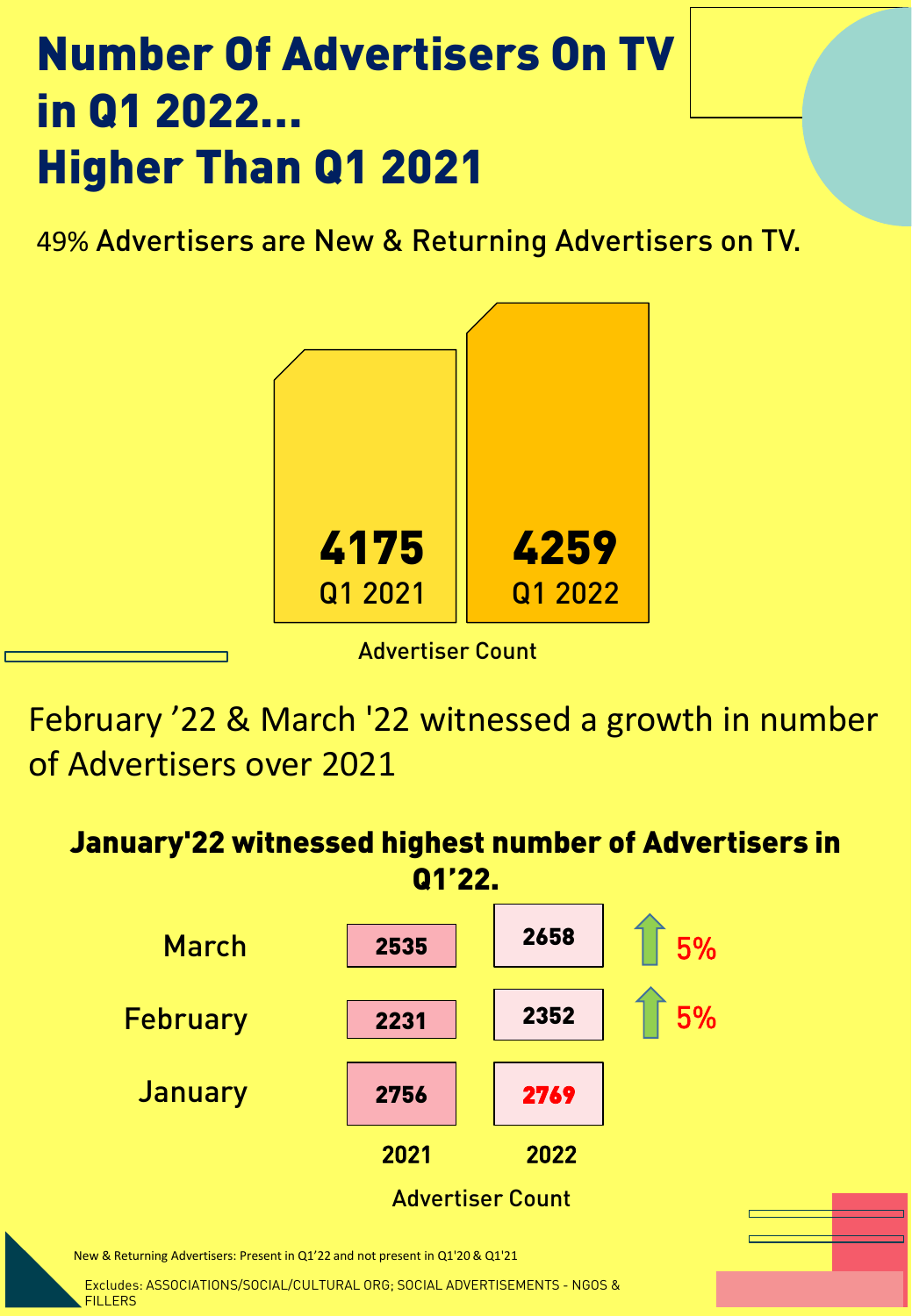#### Advertisers Beyond Top 10 Grow Y-o-Y

#### Next 40 Advertisers 36% higher than 2020.

#### Ad volumes (Mn secs)



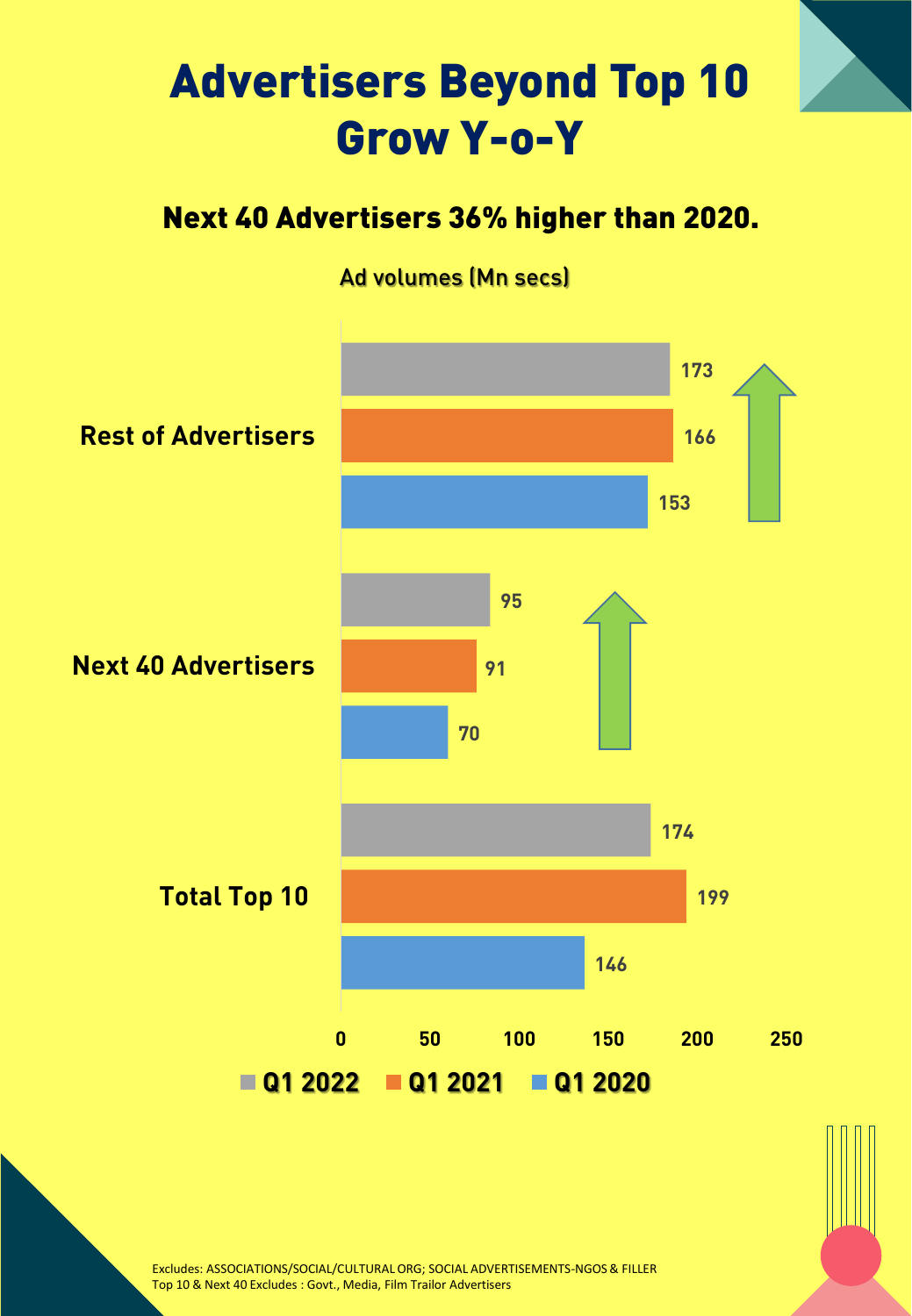#### Most Sectors Register a Growth Over 2021

- Ecommerce grew by 40% in Q1'22 compared to Q1'21
- Corporate Brand Image, Telecom Products, Education grows exponentially over Q1'21
- Retail, Textile, BFSI register strong growth over previous years.

| <b>Top Sectors</b>                                               | Q1 2020 | Q1 2021     | Q1 2022     |
|------------------------------------------------------------------|---------|-------------|-------------|
| <b>FMCG</b>                                                      | 209.3   | 286.5       | 267.6       |
| <b>Ecommerce</b>                                                 | 30.8    | 35.3        | 49.6        |
| <b>Building, Industrial &amp;</b><br><b>Land Materials/Equip</b> | 13.1    | <b>19.0</b> | 17.7        |
| <b>Auto</b>                                                      | 15.3    | 15.3        | <b>11.5</b> |
| <b>Services</b>                                                  | 12.3    | 13.3        | 11.2        |
| <b>BFSI</b>                                                      | 10.4    | 10.2        | 10.9        |
| <b>Corporate/Brand Image</b>                                     | 4.9     | 3.8         | 8.3         |
| <b>Personal Accessories</b>                                      | 6.8     | 9.6         | 6.6         |
| <b>Durables</b>                                                  | 4.3     | 6.0         | 5.4         |
| <b>Retail</b>                                                    | 3.0     | 3.6         | 4.3         |
| <b>Education</b>                                                 | 5.2     | 2.6         | 4.3         |
| <b>Textiles/Clothing</b>                                         | 3.2     | 3.1         | 3.9         |
| <b>Media</b>                                                     | 3.0     | 2.9         | 3.2         |
| <b>Telecom Products</b>                                          | 3.2     | 1.3         | 2.6         |

#### Ad volumes (Mn secs)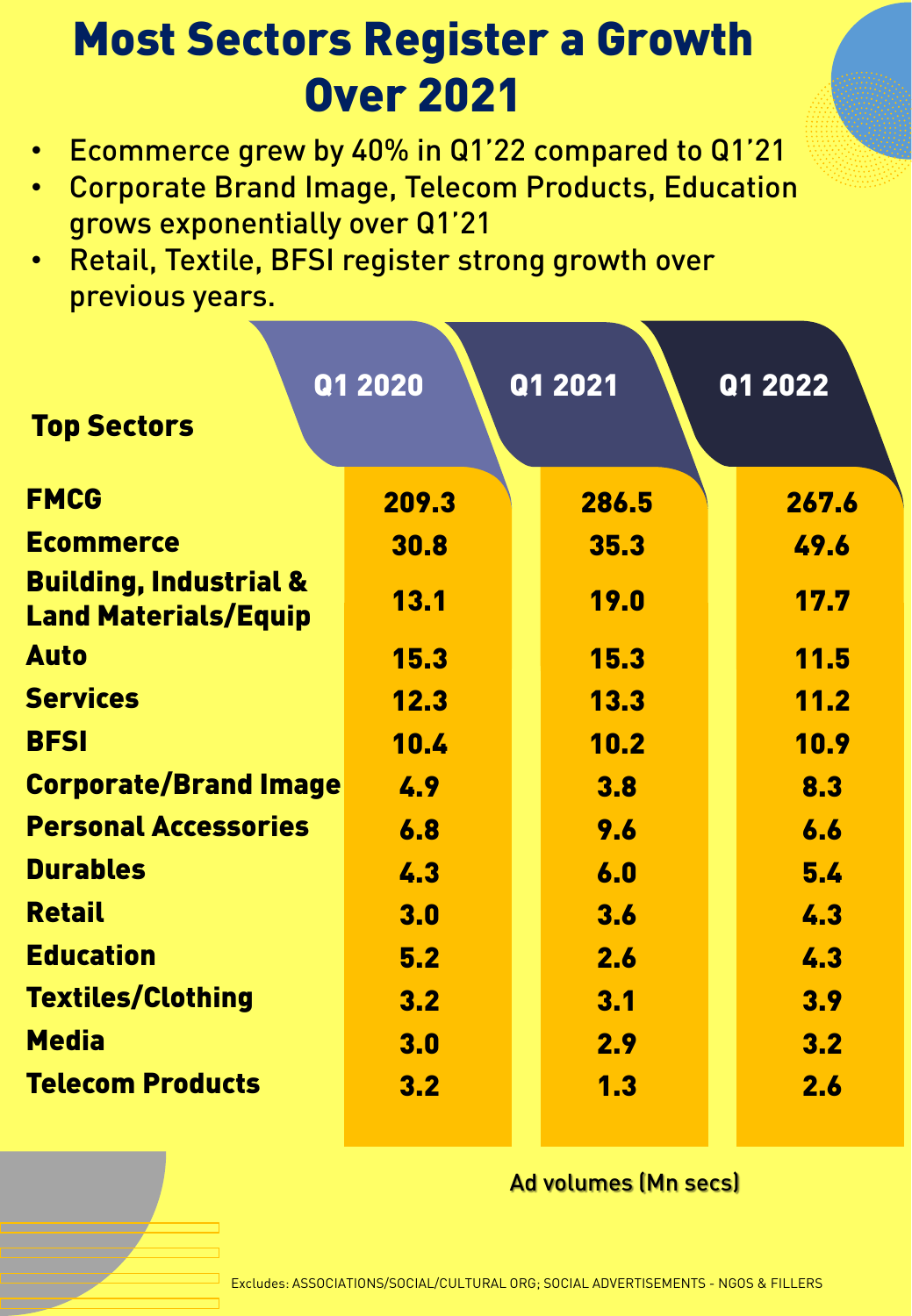### Advertiser Analysis by Sectors

- FMCG has highest number of advertisers on TV in Q1 2022- 835
- Personal Accessories has seen the highest growth (17%) in the number of Advertisers over Q1'21 (156)
- Ecommerce has seen highest growth (58%) in number of Advertisers over Q1'20 (186)
- Education has highest share of New & Returning Advertisers: 64%

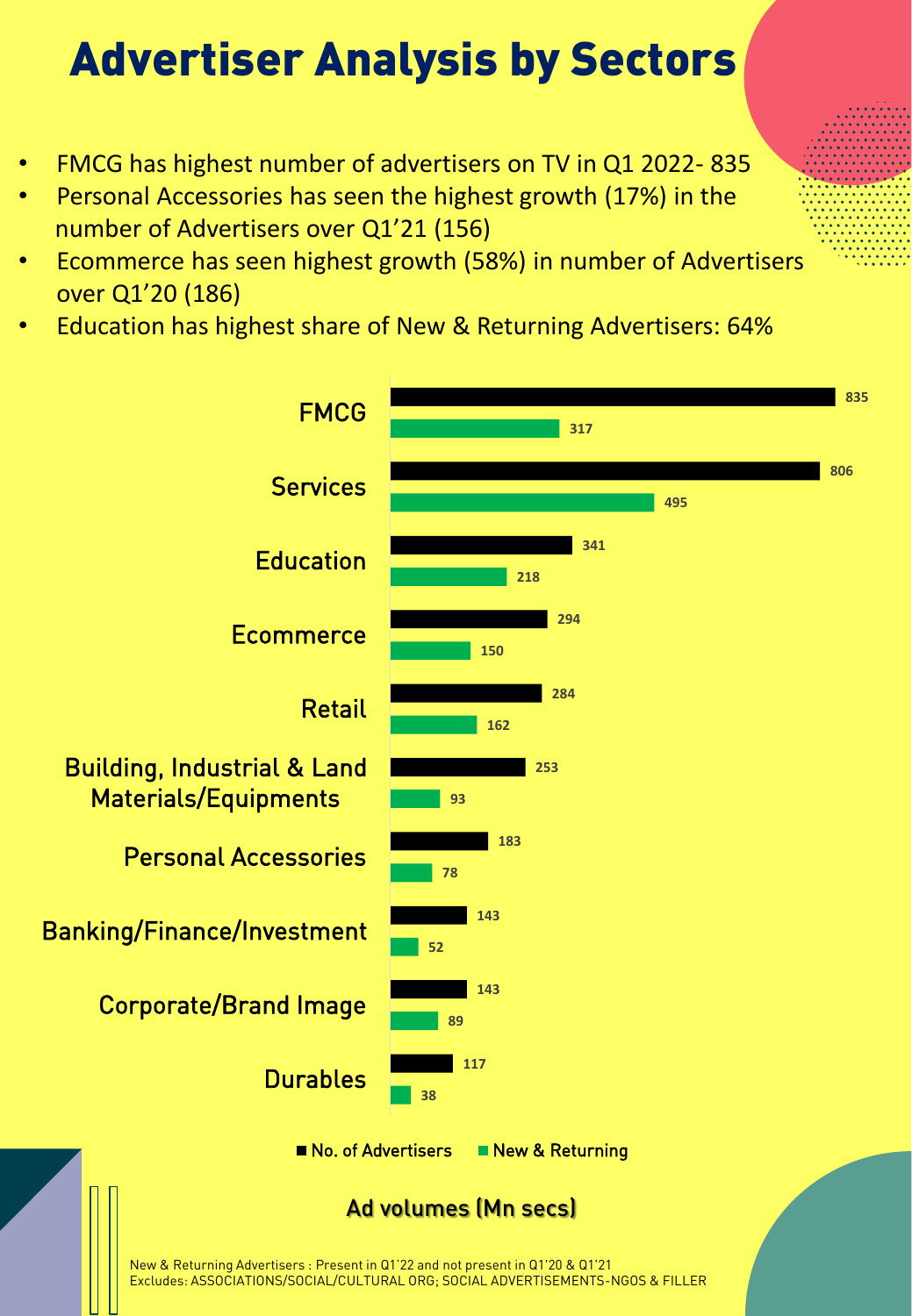#### Ad Volumes on Channel by Languages

- Hindi, Telugu, Punjabi, Oriya, English grow y-o-y
- Oriya registers highest growth over Q1'21: 10%
- Bhojpuri registers highest growth over Q1'20: 60%

|                  | <b>Ad volumes (Mn secs)</b> |         |         |  |  |  |
|------------------|-----------------------------|---------|---------|--|--|--|
|                  | Q1 2020                     | Q1 2021 | Q1 2022 |  |  |  |
| <b>HINDI</b>     | 122                         | 132     | 136     |  |  |  |
| <b>TAMIL</b>     | 38                          | 54      | 46      |  |  |  |
| <b>TELUGU</b>    | 31                          | 36      | 38      |  |  |  |
| <b>BENGALI</b>   | 32                          | 38      | 31      |  |  |  |
| <b>KANNADA</b>   | 26                          | 34      | 30      |  |  |  |
| <b>PUNJABI</b>   | 15                          | 22      | 23      |  |  |  |
| <b>MARATHI</b>   | 17                          | 23      | 22      |  |  |  |
| <b>MALAYALAM</b> | 18                          | 23      | 22      |  |  |  |
| <b>BHOJPURI</b>  | 11                          | 17      | 17      |  |  |  |
| <b>ENGLISH</b>   | 15                          | 14      | 15      |  |  |  |
| <b>ASSAMESE</b>  | 10                          | 17      | 14      |  |  |  |
| <b>GUJARATI</b>  | 6                           | 10      | 10      |  |  |  |
| <b>ORIYA</b>     | 6                           | 7       |         |  |  |  |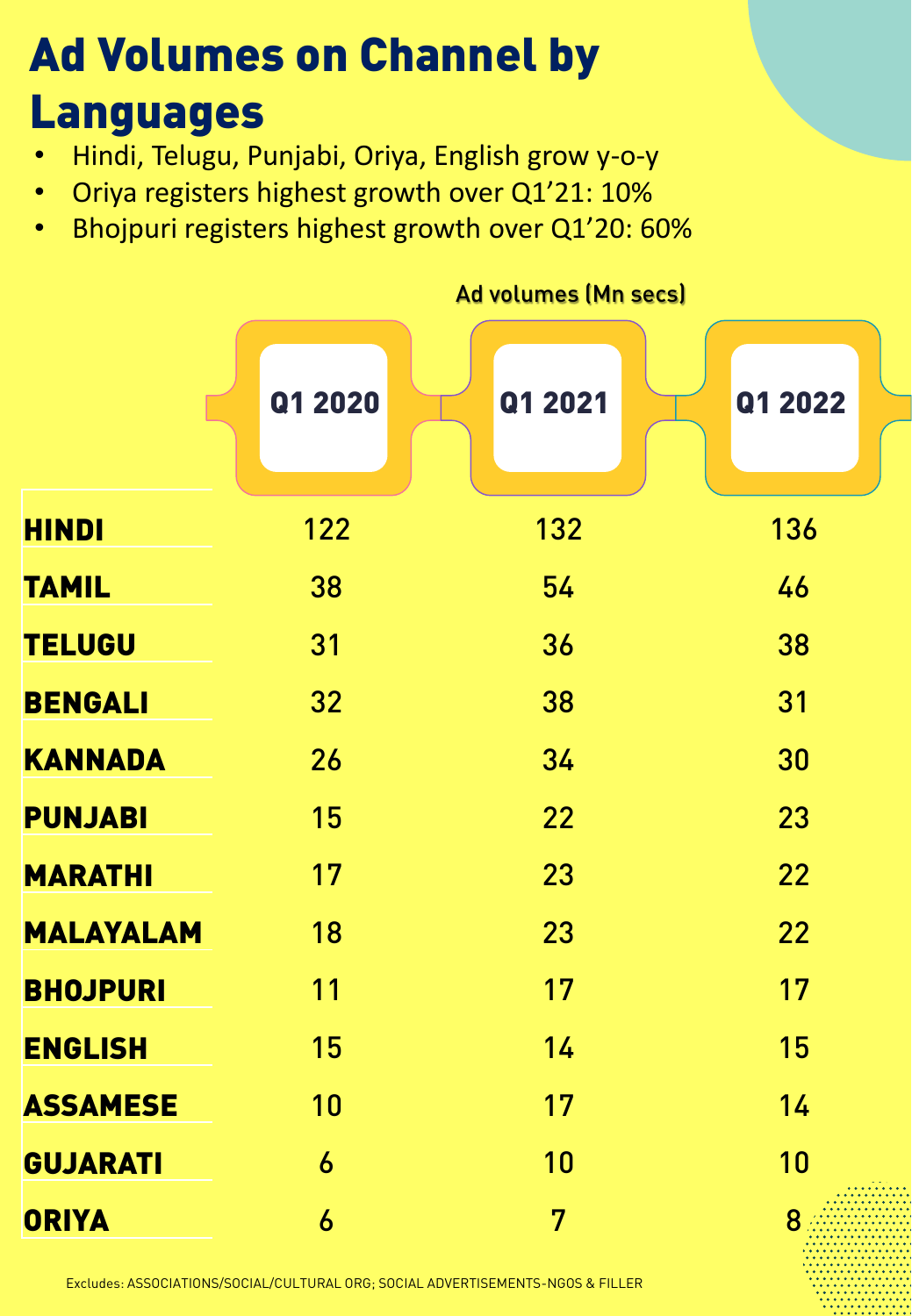### Advertiser analysis on Channels by Language

- Bengali registers highest growth (16%) in number of Advertisers over Q1'21 (543)
- Punjabi registers highest growth (18%) in number of Advertisers over Q1'20 (307)
- Hindi has highest share of New & Returning Advertisers: 48%
- Tamil highest share of Exclusive Advertisers: 54%



Exclusive Advertisers : Not present on any other Language Channel for Q1 '22 period. New & Returning Advertisers : Present in Q1'22 and not present in Q1'20 & Q1'21

Excludes: ASSOCIATIONS/SOCIAL/CULTURAL ORG; SOCIAL ADVERTISEMENTS-NGOS & FILLER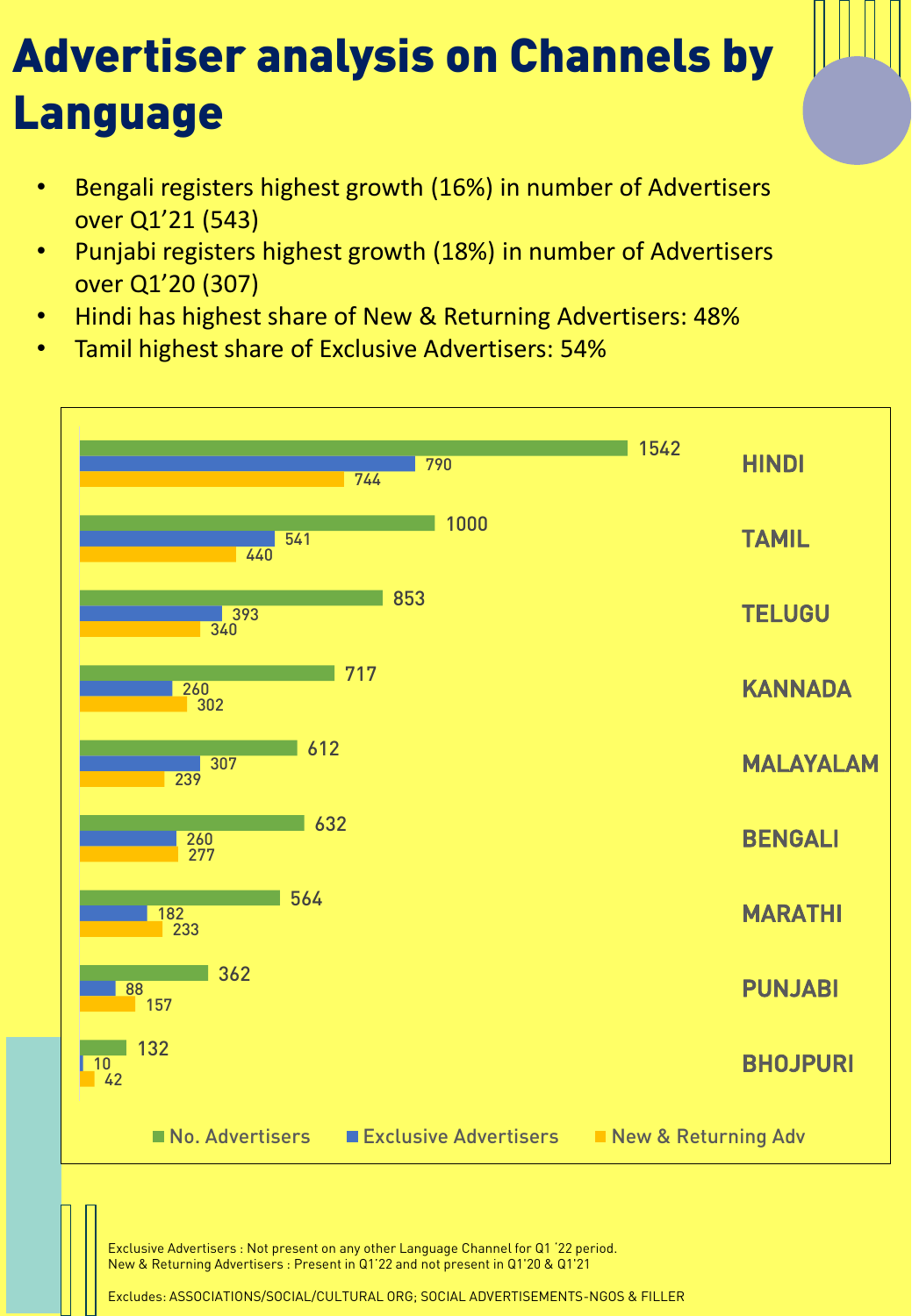### Contribution of Local Language Commercials to Total Ad Volumes

| Telugu<br>94%   | Tamil<br>93% |          | Kannada<br>92% |         |
|-----------------|--------------|----------|----------------|---------|
| Malayalam       | <b>Hindi</b> |          | <b>Bengali</b> |         |
| 91%             | 90%          |          | 88%            |         |
| Marathi         | <b>Oriya</b> |          | Assamese       |         |
| 81%             | 79%          |          | 78%            |         |
| <b>Bhojpuri</b> | Punjabi      | Gujarati |                | English |
| 79%             | 59%          | 53%      |                | 47%     |

Excludes: ASSOCIATIONS/SOCIAL/CULTURAL ORG; SOCIAL ADVERTISEMENTS-NGOS & FILLER